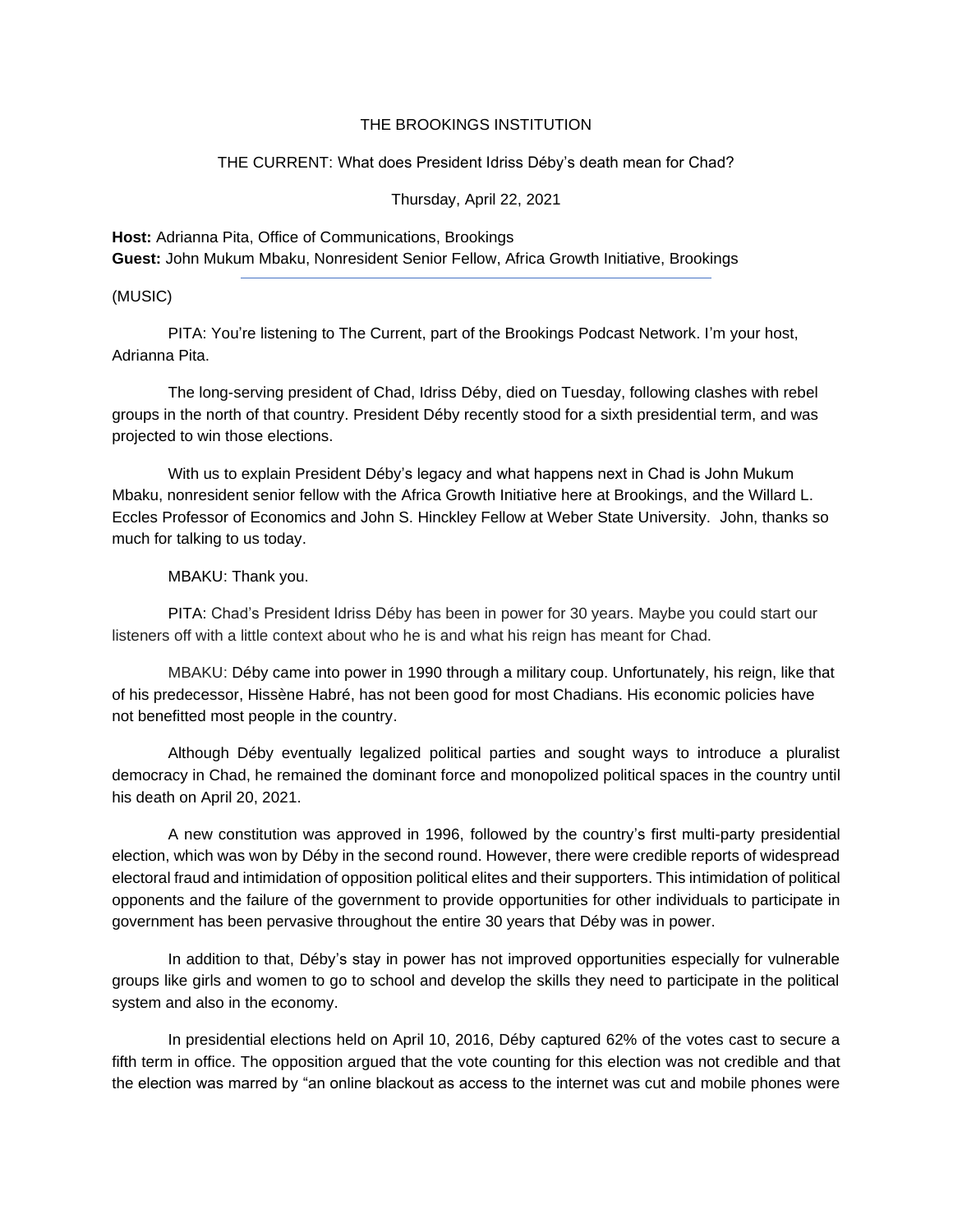unable to send text messages." This was most likely done by the government to make it possible for Déby's political party to be the only one to be able to reach the electorate.

Also, the government banned protest marches; members of civil society campaigning against the president were rough handled; and hundreds of ballot boxes were said to have disappeared during the counting of votes.

Chad faces a lot of economic and political problems. Despite the fact that the country sits "atop reserves of some of the world's most precious natural resources, including uranium and gold, and pumps about 130,000 barrels of crude oil a day, generating billions of dollars in annual revenues," Chad remains one of the world's poorest countries, according the United Nations Development Programme's human development index.

In 2018, the Chadian parliament approved a new constitution that abolished the position of prime minister and allowed Déby to serve two more terms. Although civil society groups protested against the new constitutional changes, they were still approved by a 132–2 vote of the country's parliament.

In addition to introducing a two-term limit for presidents, which had been eliminated in 2005, the new constitution abolished the constitutional court and the high court of justice and introduced a six-year presidential term to replace the five-year term that was in existence at the time. The new term limits, however, were not to be applied retroactively and as a consequence, Déby was eligible to serve two more terms after the 2021 presidential elections, effectively allowing him to remain in office until 2033.

The new constitution came into force in May 2018 and provided for a judiciary that is independent of the executive and legislative branches of government. However, that independence is weakened significantly by the fact that the president is granted the power to guarantee judicial independence. In addition, the president has the authority to name and dismiss most of the key judicial officials, including the chief justice. So, under those conditions, although the constitution guarantees judicial independence, in practice, judicial independence is not a reality in Chad. The country remains a highly centralized state in which the executive branch dominates the other branches of government—the judiciary and the legislature.

As reported by the U.S. Department of State's Chad 2019 Human Rights Report, impunity remains pervasive throughout Chad—there are arbitrary and other politically motivated killings by state- and nonstate actors; there is torture by security forces; and arbitrary and incommunicado detention by the government; as well as harsh and potentially life-threatening prison conditions.

In addition, the government has continued to censor the press and impose significant restrictions on citizens' access to social network platforms. Substantial interference by the government with the rights of peaceful assembly and freedom of association, as well as restrictions on freedom of movement, violence against women and girls, and the failure by the government to prosecute or punish individuals who have committed human rights violations have created an environment that does not augur well for the holding of free, fair, credible and inclusive elections and the consolidation of democracy.

So, what we see is that 30 years of Déby's government in Chad has not made significant improvements in those critical areas such as human rights, economic development, rights especially for girls and women, and other members of ethnic groups that are not associated with Déby's own ethnic group.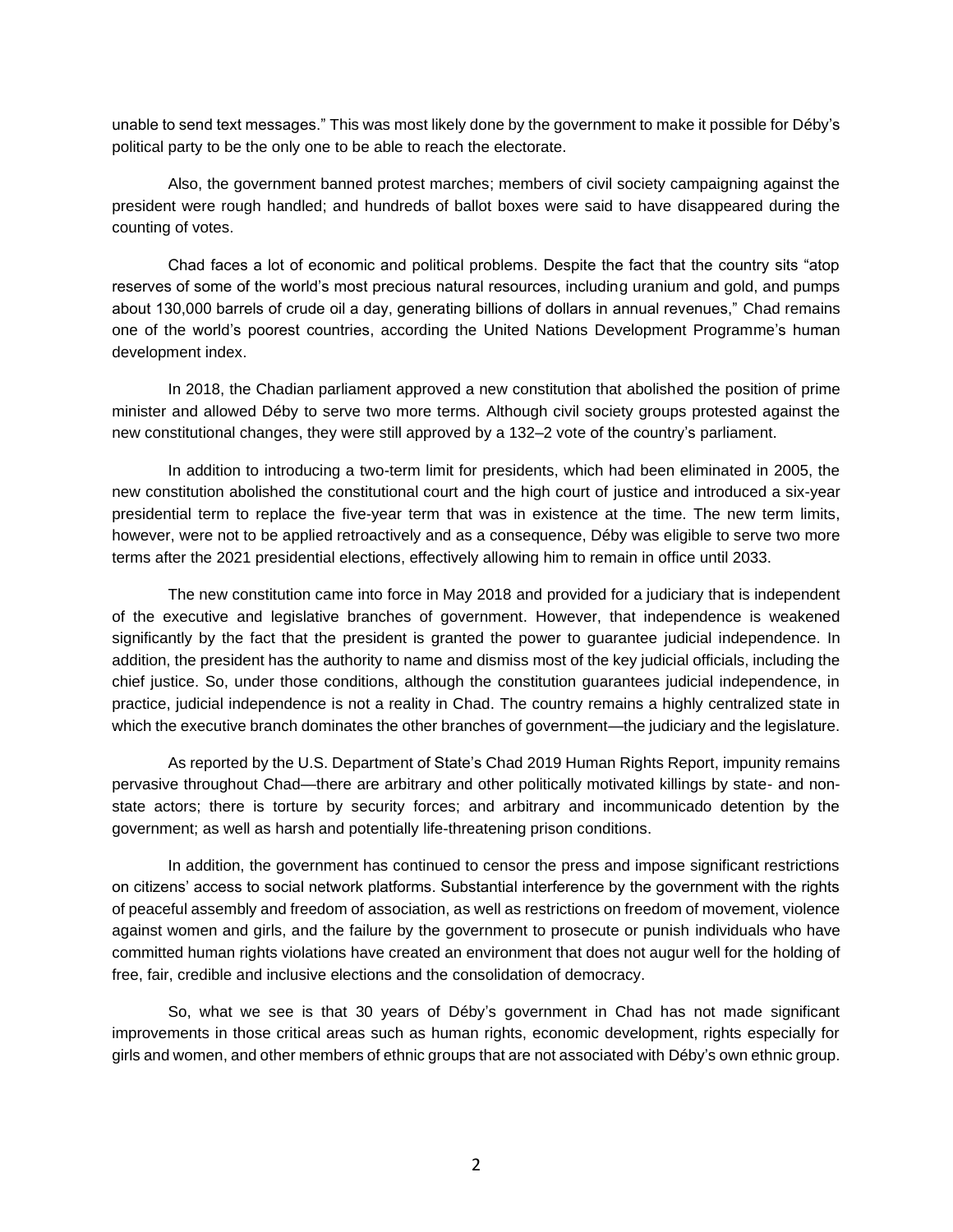PITA: Thanks for that background. According to the military, President Déby died from wounds sustained after visiting troops fighting an insurgency in the north of Chad. Who are these rebels and what is the fighting about?

MBAKU: Fighting in northern Chad began following the April 11, 2021 presidential election in which incumbent president Déby, was re-elected to a sixth term in office. The fighting was initiated by the Libyanbased Front for Change and Concord in Chad, which is usually identified by its French acronym, FACT. The fighting began in a region called Tibesti, which is located in the far northwest of the country.

After the April 11, 2021 border attack by members of FACT, FACT convoys entered Chad and proceeded to move towards the capital, N'Djamena. At least two countries—the UK and United States withdrew their diplomatic staff from Chad because of the increasing instability. That was important primarily because it sent an indication to the rest of the world that the political situation in Chad was deteriorating.

By April 19, 2021, the frequency of clashes between rebel convoys and Chadian military forces had increased significantly. Rebel forces subsequently claimed that the Tibesti Region had been liberated and was now independent of Chad. Of course, the government disputed that claim. That same day, the Chadian army announced that 300 rebel forces had been killed and that five soldiers of the Chadian Armed Forces had also been killed. A spokesman for the Chadian Armed Forces also announced that 150 rebel fighters had been captured. Instability in the country significantly increased as a result of the clashes between the military and this particular rebel group. The name of the rebel group is actually Front pour l'Alternance et la Concorde du Tchad).

On April 20, 2021, the Chadian army announced that President Déby, who had been visiting the frontlines, had been fatally wounded and had died. His son, General Mahamat Déby Itno, was declared the interim president of a Transitional Military Council.

The rebel group FACT is a splinter group of the Union of Forces for Democracy and Development, which is the largest rebel group in Chad, and which was founded in 2006, and had been fighting to rid the country of what it believes is an authoritarian and tyrannous government led by Déby.

PITA: So, what now is the current situation in Chad in the wake of President Déby's death?

MBAKU: The situation is not very encouraging. Part of the reason has to do with the fact that the governance vacuum created by the sudden death of the president is going to provide an opportunity for many groups that, up to this point, have considered themselves marginalized by the government, by the 30-year government of Déby. Many of those groups are going to start fighting to carve out a position for themselves in government. So, what we anticipate will happen is that there is going to be increased violence in the country.

However, despite his domestic problems and the fact that he was considered an authoritarian and oppressive leader by many people in Chad, Western powers considered him a key security ally. He was regarded by France, the U.S. and the EU as an important player in the struggle to bring peace to an area that is pervaded by terrorist and extremist activities.

However, Déby's death, as I've just mentioned, has actually emboldened rebel groups that were fighting to oust him and his relatives, who had dominated the government, especially the security and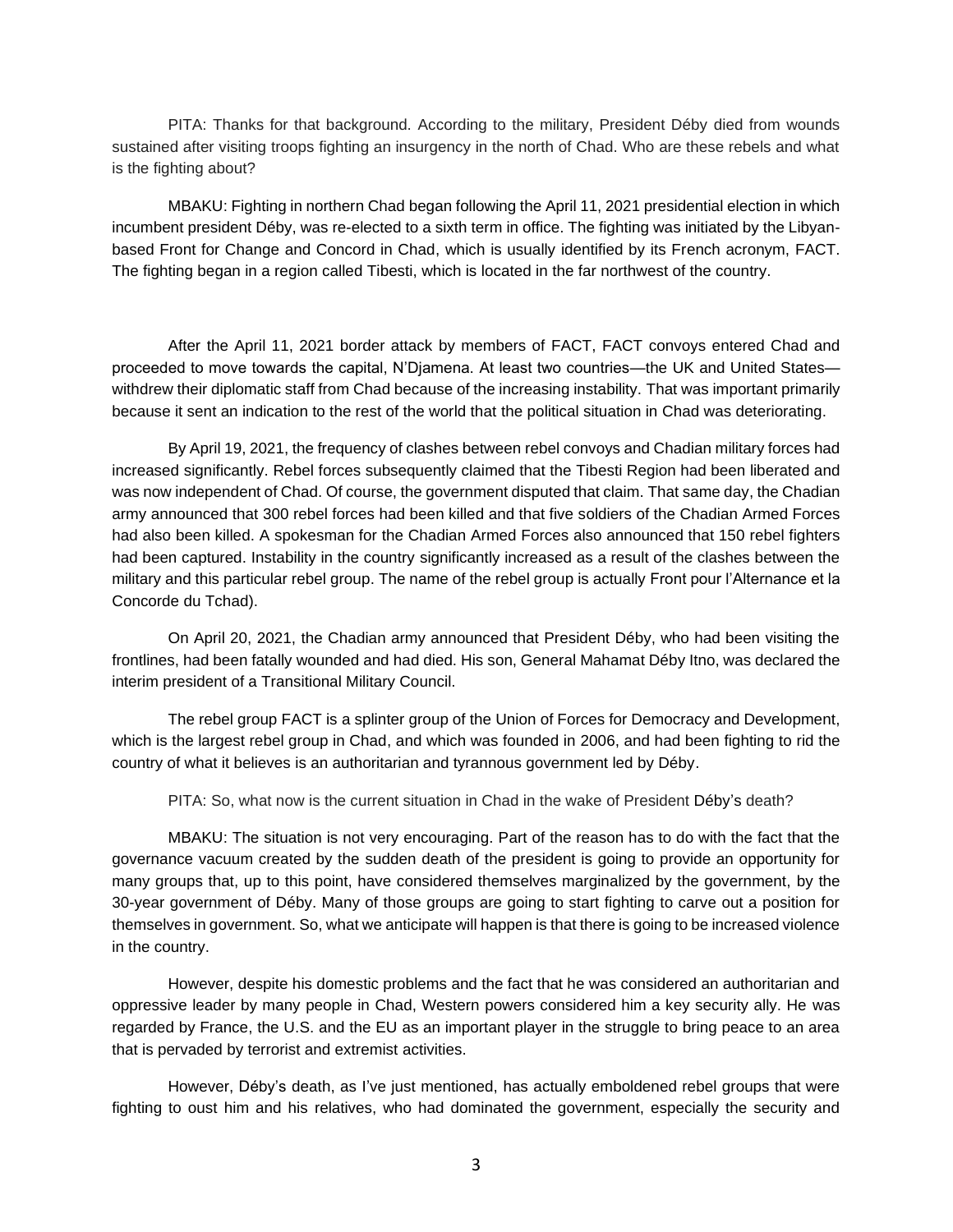intelligence services. In response to the announcement by the military that Déby's son had been made the country's interim leader, a spokesperson for the rebels stated that, quote, "Chad is not a monarchy. There is no dynastic devolution of power in our country." The rebel forces noted that they are determined to continue their march to the capital and that could create more instability and make it much more difficult for the country to peacefully resolve the power vacuum created by the president's death.

There are still questions regarding why the military chose to install the former president's son as the interim president instead of following procedures established by the constitution to deal with a vacancy in the presidency. In fact, according to Article 81 of the 2018 constitution of Chad, the president of the National Assembly is supposed to serve as the interim president in the case of a vacancy in the presidency. And if that person is unable to do so, the first vice president should step in. Then, the interim president, is given at least 45 days and at most 90 days after the vacancy is opened to conduct elections and find someone to permanently replace the president and move the country forward. So, constitutionally, the army chief is not qualified to take over as the leader of Chad. Some observers have wondered if what the army is doing is actually a coup by the military to seize power from Déby.

The question one should ask here is, will the army remain loyal to Déby's son and continue to fight the advancing rebels? Will the army dissolve parliament, abandon the constitution, and destroy any remnants of the country's democratic institutions and proceed to institute total military rule in Chad? Or will the army work with civil society groups, as they claim to do, to develop and implement a transition to democratic governance? The only answer here is, that only time will tell.

We can ask ourselves, what about Chadians who have been fed up with Déby's more than 30 years of authoritarian rule? Might they align themselves with groups that are calling for change and force the army to consider abandoning their support of what is looking like a Déby family dynasty? Or will they continue to fight against each other and create even more violence in the country. What it seems to me is that it appears that the country faces, at the very least, several years of instability that could threaten peace and security in Chad and the region.

Of course, Chadians could avoid this problem if they are willing to come together and try to find a peaceful way to resolve their problems and avoid the ethnic struggles that are going to issue as soon as the army takes over the government.

PITA: You mentioned concerns from observers that this may in fact be a military coup. What are some of the concerns about this military council and how likely they are to work toward a peaceful transition?

MBAKU: The first thing we need to look at is that there is a long history of so-called transitional military governments in Africa ending up taking over the government instead of returning the country to democracy. What we have seen in the past is that when a military government comes into place and claims that it is going to stay in power for just a little while – and this one says it is going to stay in power for 18 months and after that, it will hand over government to a civilian – what we have seen in the past is that most of those military governments have taken one of two routes:

One is for the military government to eventually become a permanent government and continue to rule, as it happened in Nigeria in the 1970s. Or, the military ruler, as it happened in Ghana and Egypt, the military ruler then resigns his military position – in this case here, it would be Déby's son – resigns his position, constructs a constitution that would allow him to participate in elections, and then become a so